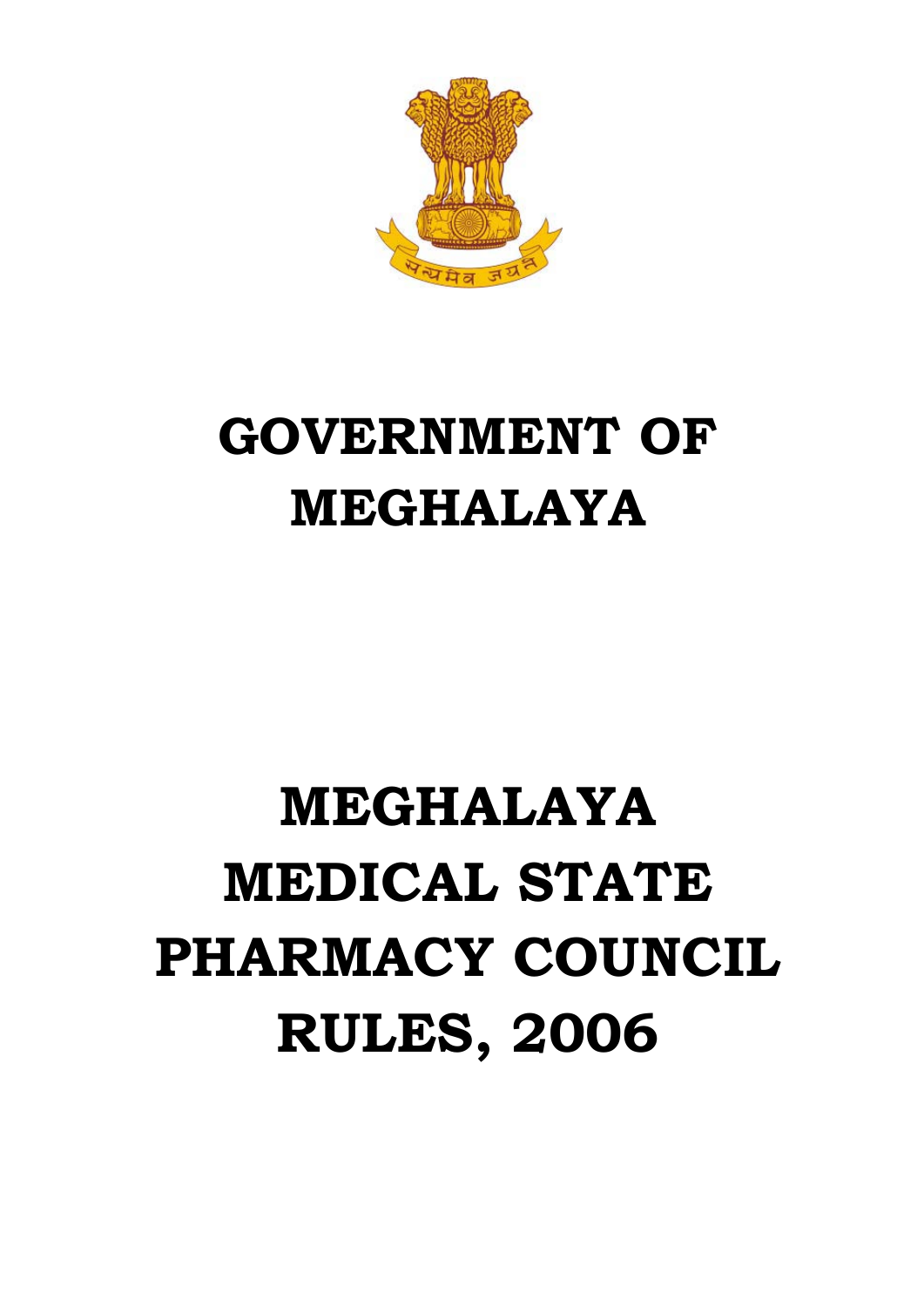## **The 24th August, 2006**

No.155/93/149.- In exercise of the powers conferred under sub-section (a) if Section 46 of the Pharmacy Act, 1948, (Central Act No.VII of 1948) the Government of Meghalaya hereby make the following rules:-

- **1. Short title and commencement. -** (1) These rules may be called the Meghalaya Medical State Pharmacy Council Rules, 2006. (2) They shall come into force with immediate effect.
- **2. Definitions.-** In these rules , unless there is anything repugnant in the subject or context-
	- (a) "Act" means, the Pharmacy Act, 1948 (VII of 1948).
	- (b) "Council" means, the Meghalaya State Pharmacy Council, Head Quarter, Shillong;
	- (c) "Executive Members" means , Members of the Executive Committee of the Pharmacy Council;
	- (d) "President" means, the President of the Meghalaya State Pharmacy Council;
	- (e) "Presiding Officer" means, the Officer authorized to conduct the Election in this behalf by the Returning Officer;
	- (f) "Polling Officer" means, the Officer authorized to conduct the polling by the Returning Officer;
	- (g) "Polling Station" means, the location designated for the purpose of Election as notified by the Returning Officer;
	- (h) "Registry" means, the Officer authorized to conduct the polling by the Returning Officer;
	- (i) "Returning Officer" means, the Commissioner and Secretary of Health and Family Welfare, Government of Meghalaya and includes any Officer deputed for the being by the said Returning Officer to perform or assist him/her duties under the Rules made there under;
	- (j) "Register" means, the Register of Pharmacists prepared under the provision of the Act, and
	- (k) "Vice President" means, the Vice President of the Meghalaya State Pharmacy Council.
- **3. Publication in Gazette for Election.-** The Returning Officer shall publish in the Meghalaya Gazette and in such other manner as he may think fit, a notification calling upon the Pharmacists registered in several part of the State register to elect the requisite number of members to the State Council under clause (a) of Section 19 and shall by such Notification fix a Programme of time for the various stages.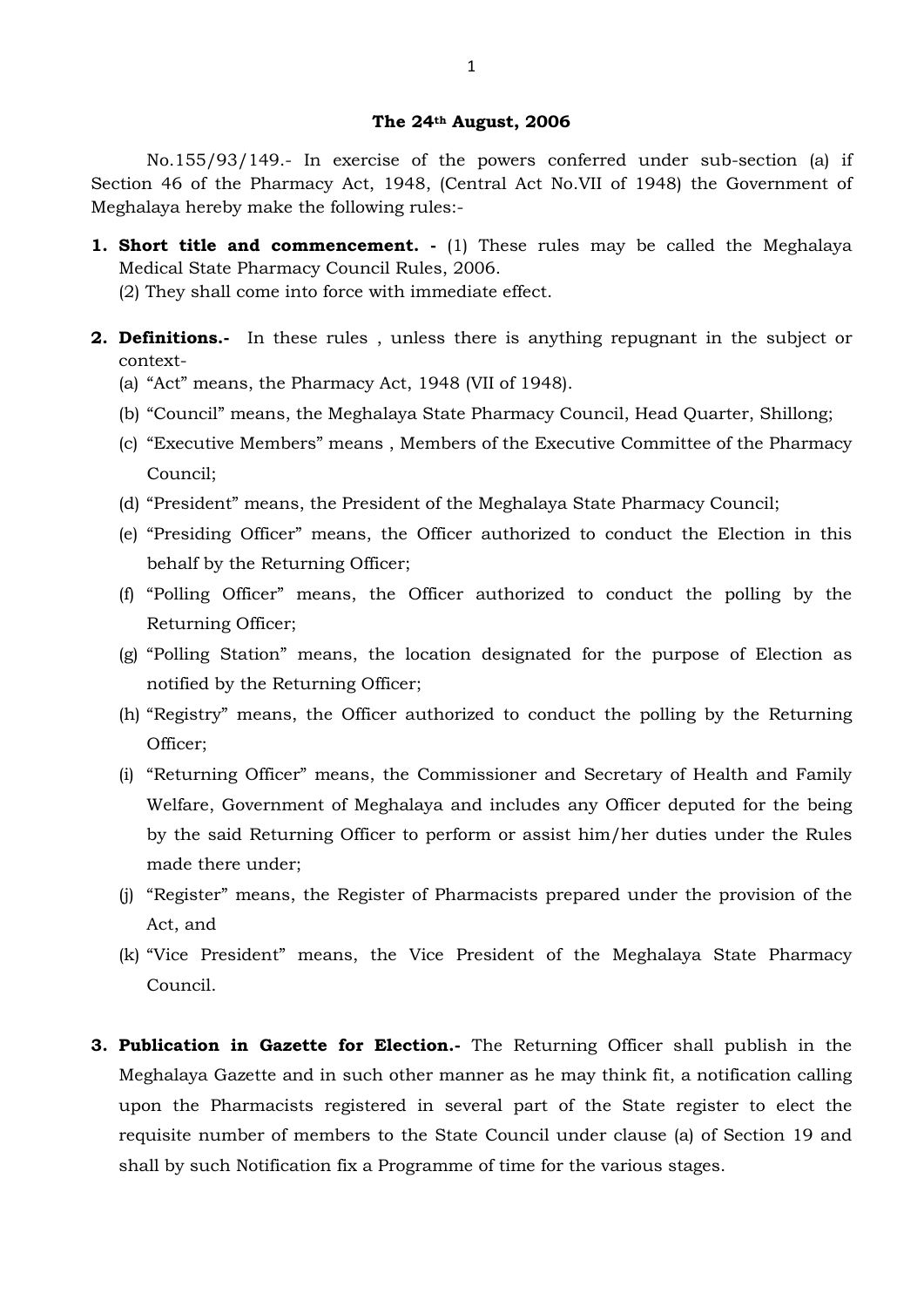**4. Electoral Roll.-** (1) The Electoral Roll shall consists where the election is under clause (a) of Section 19 of the register in all its parts as printed and published under Section 40 corrected up to the date immediately proceeding the first day of the period fixed for receiving nomination Papers;

Provided that in the case of the first under clause (a) of Section 19 the Electoral Roll shall consist of the first register as prepared and published under Section 30 and as amended under clause (5) of that Section.

(2) Copies of the Electoral Roll shall in each case be available to any person who desires to obtain Copies on payment of a fee of rupees five per page.

(3) A person whose name is not borne on the Electoral Roll shall not be entitled to participate in the Election.

(4) Claims and Objections of names in the Electoral Roll shall not be entitled to participate in the Election Roll to the Returning Officer.

**5. Nomination of Candidates:-** (1) Nominations of Candidates shall be made in Form I annexed to these rules and there shall be a Proposer and a Seconder. Every Nomination Paper shall be filled fully in all particulars as started in the said Form.

(2) The Proposer; Seconder and their nominee shall be persons whose names are borne in the Electoral Roll.

(3) The Proposer and Seconder may propose or second only one Candidate.

(4) The Returning Officer shall issue the receipt for Nomination Paper and notice or Scrutiny to the Person presenting the Nomination paper in Form II.

(5) Nomination of Candidates shall be form 11:00 A.M. to 3.00 P.M. on any three working days as specified the Returning Officer.

**6. Scrutiny of nomination:-** (1) Scrutiny of Nomination Paper shall be made on the next day of the last day for Nomination the time and place as may be fixed by Texturing Officer. Every Nominee for whom Nomination Paper shall been received and one representative duly authorized by him in writing or his Proposer or Seconder, shall be entitled to be present at the time of the scrutiny of Nomination.

(2) On the date and time fixed for the Scrutiny of Nominations by the notification under Rule 3 the Returning Officer shall examine all the Nomination Papers, and decide which of them are in order and which are not, Nomination Papers, which do not comply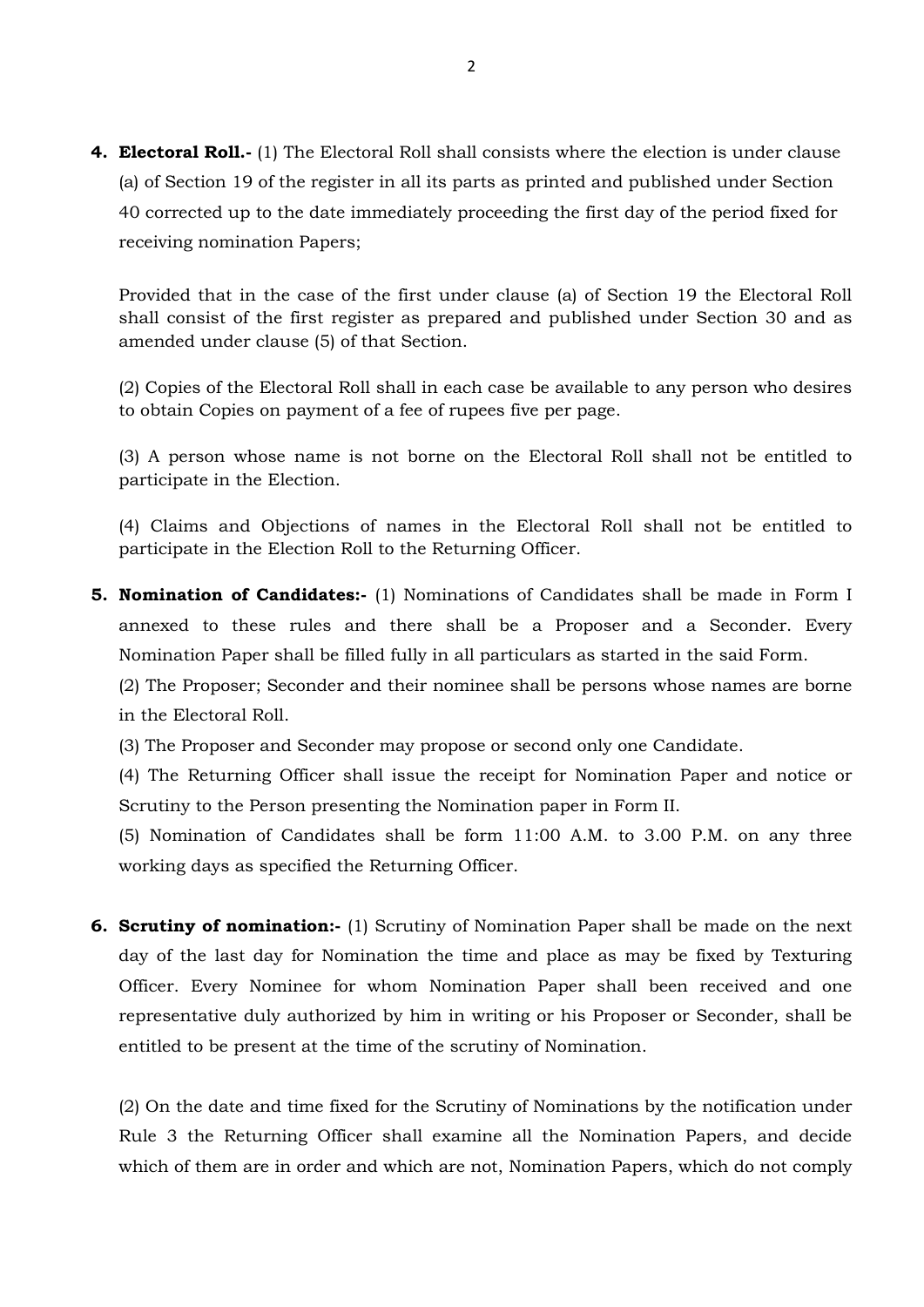with the requirements of Rule 5, shall be rejected. If there be any Objection by any Candidate to the decisions of the Returning Officer, it must be made forth with and the Returning Officer shall hear and decide such objection. The decision of the Returning Officer accepting or rejecting a Nomination Paper shall be final.

- **7. Withdrawal of nomination.-** A validly Nominated Candidate who has been duly declared as eligible candidate to Contest Election, may withdraw his Nomination on the next day of the scrutiny as referred to in Rule 5 till 3:00 P.M. at the place as may be fixed by the Returning Officer by notice in Form III and delivered the same to the Returning Officer and there upon he/she shall cease to be a Nominee or a Candidate for the election as the Case may be. The Returning Officer shall then issue the receipt for notice of withdrawal to the Candidate in Form IV. The Returning Officer may publish the list of contesting candidates accordingly.
- **8. Election of candidates :-** On the expiry of three days after completion of the Scrutiny of Nomination:-
	- (a) If the number of duly Contesting Candidates be equal to or less than the numbers of Seats for which the Election is held, the Returning Officer shall declare such Candidates as duly elected; and
	- (b) If the number of duly Contesting Candidates be greater than the numbers of Seats for which the Election is held the Returning Officer shall proceed to obtain the Votes of the Seat in the manner laid down in Rule 9.
- **9. Process and methods of election.-** In the case of an Election where Votes to be taken.-
	- (1) The names of the duly Contesting Candidates shall be published by the Returning Officer in the Meghalaya Gazette and in such other manner as he thinks fit.
	- (2) A Voting Paper in Form V annexed to these rules shall be issued to each person whose name is borne on the Electoral Roll referred to in Rule 4.
	- (3) No duplicates copy of Voting Paper. Cover shall be issued in any circumstances otherwise than under Clause (3) and no Election shall be invalidated by reason of non-receipt by any Elector of a Voting Paper or Cover.
	- (4) Voting/Casting/tendering of Votes for registered Pharmacists to the election of the Meghalaya State Pharmacy Council shall be held at the place & time be fixed by the Returning Officer.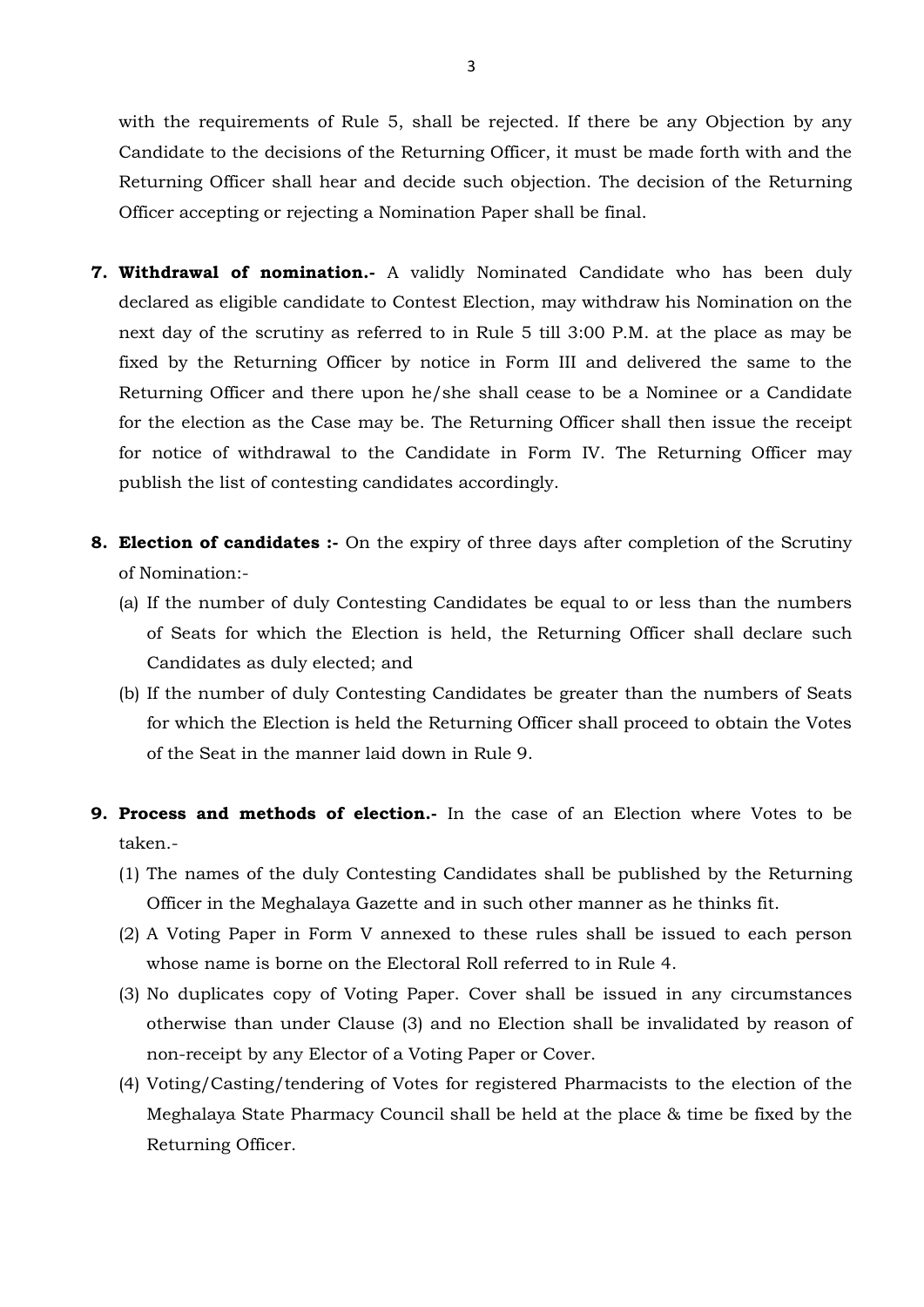- (5) Voting or Casting of Votes to the Election of the Meghalaya State Pharmacy Council shall at least 10 days after the publication of the list of Contesting Candidates from 11:00 A.M. to 3:00 P.M. or, as the Returning Officer may determine.
- (6) Maintenance of secrecy of voting by Elector within the Polling Station and Voting procedure should be strictly followed.
- **10. Identification of votes.-** (1) Before tendering his/her vote , Voters shall produce the up to date Registration certificate in original for verification. Thereafter Identification Slip be issued in Form VI.

(2) The Voters upon the production of Identification Slip in Form VI, shall be issued Voting Paper, allowing him/ hertocast his/her Vote in Form V.

**11. Grounds for Rejection of Votes:-** (1) Each Elector has as many Votes as the number of Seats for which the election is hell, and he/she shall record his/her Vote by putting TICK mark in ink against the name of each of the Persons for whom he/she Votes in the column as provided in the Voting Paper in Form V, if he/she records Votes for more Persons than the number of Seats for which the Election is his/her Voting Paper shall be rejected.

Explanation:- An Elector may record his/her Votes for a lesser number of Candidates than there as Seats.

(2) A Voting Paper/Ballot Paper shall not be signed by the Elector, nor shall the Elector write or mark anything on a Voting Paper. Other than TICK marks to indicate his/her Votes. A Voting paper in which Votes have been recorded in contravention of this subrule shall be rejected.

(3) A Voting Paper/Ballot Paper in which a mark is placed in such a manner as to make it doubtful to which Candidate the Vote is given, or in which the Elector has placed any mark whereby he/she maybe afterwards identified, or in which as altercation or erasure occurs indication a change of Vote, shall be invalid and shall be rejected.

**12. Safe Custody of Ballot Box.-** (1) The Ballot Box shall be sealed by the Presiding Officer in the presence of witness , which shall be forthwith be send to the Offices of the Returning Officer for custody in a Strong Room or at a place as may be determine by the Returning Officer. The Ballot Box shall be accompanied with a statement, showing actual turn-out on the polling day as per specified format in Form VII. (2) The Presiding Officer shall ensure that the Ballot Box should reach the strong Room safe.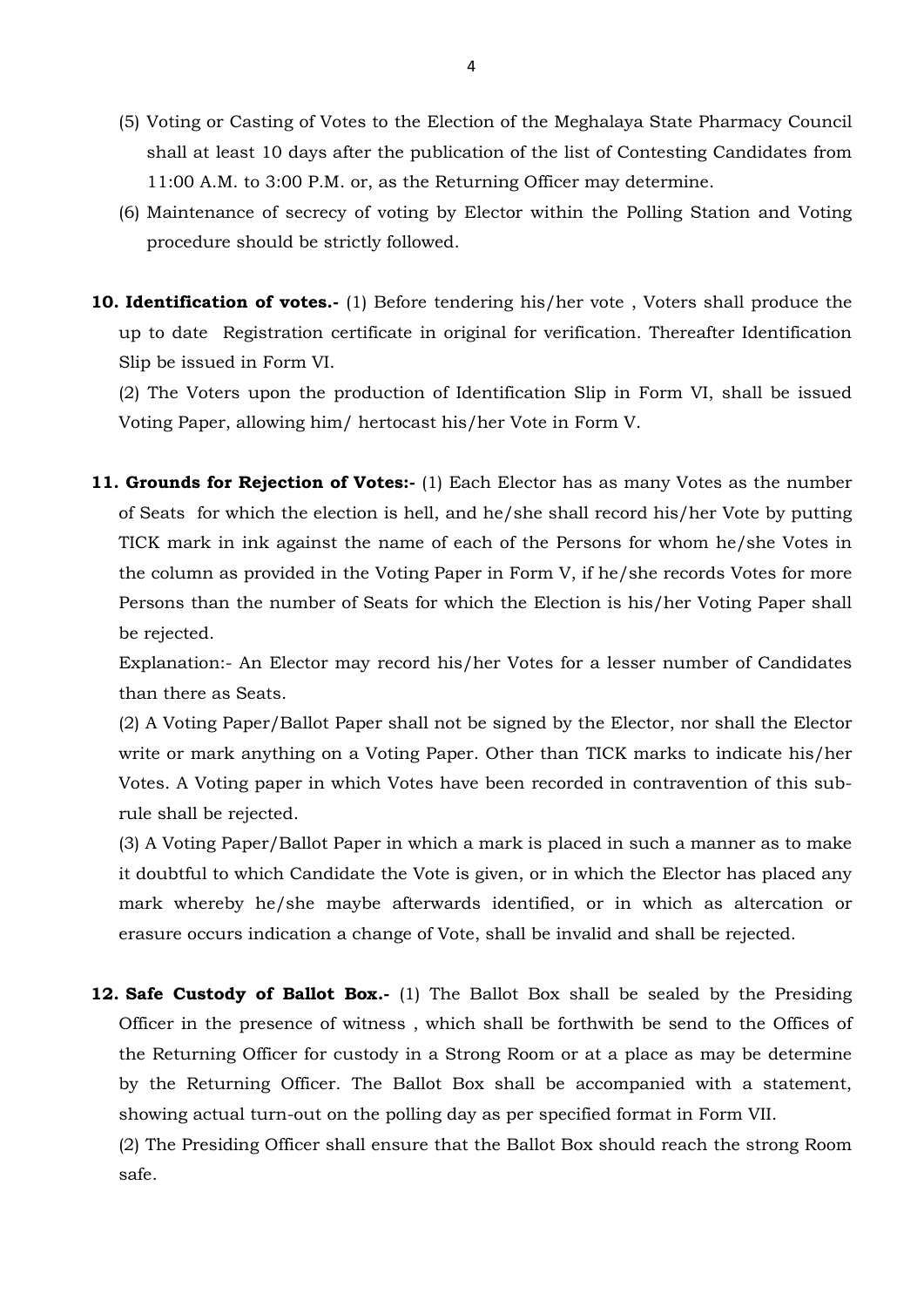(3) The Returning Officer shall receive the Ballot Box and Kept under his/her safe custody.

**13. Counting of Votes.-** Counting of Votes shall be held at 3:00 P.M. of the same day of voting at the place as may be fixed by the Returning Officer, Headquarter of the Pharmacy Council.

(1) The Counting of Votes shall take place on the Date and at the Time and Place as may be fixed by the Returning Officer who shall be present at the time of Counting of Votes.

(2) Every Candidate may be present in person or sent one representative duly authorized by him/her in form VIII to watch the process of the Counting of Votes.

(3) The Returning Officer shall decide any objection that may be raise at the time of the Counting of Votes regarding any Voting Paper and endorse the word "REJECT" and the ground of rejecting on every Voting Paper containing Voting Paper declare invalid and rejected by him/her and shall.

(a) Count or Cause to be counted the Valid Votes given to each Candidate and

(b) Sealed up in separate packets the counted and Rejected Voting Papers and record on each such packet description of its contents and the date of the Election to which it refers.

(4) When the Counting of Votes has been completed, the Returning Officer shall declare the Candidate or Candidates securing the largest number of Valid Votes as duly elected.

(5) When an equal number of Votes is found between two or more Candidates and the addition of a Vote will entitle any of these Candidates to be declare elected, the determination of the person or persons to whom such an additional Vote shall be deemed to have been given shall be made by lot to be drawn in the presence of the Returning Officer and in such manner as he/she may determine.

(6) The Numbers of counting station to be notified by the Returning Officer.

**14. Declaring of Result.-** Result of election to the Meghalaya State Pharmacy Council shall be declared after counting on the same day at the place as may fixed by the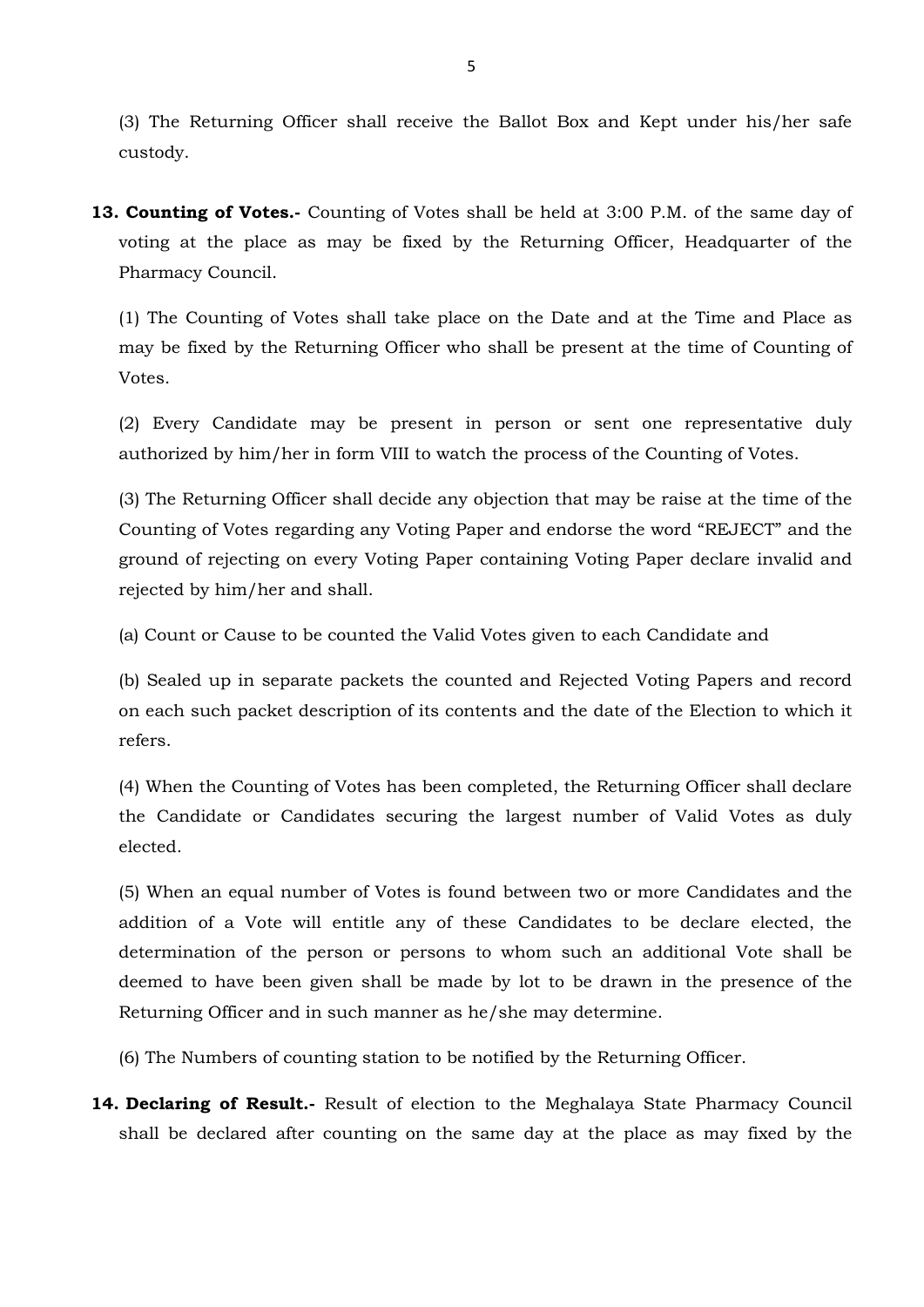Returning Officer. After the declaration of the Results of the Election, the Returning Officer shall:-

- (a) Prepare and certify a return in form IX annexed to these Rules setting forth:
	- i. the name of the Candidates for whom Valid Votes have been given;
	- ii. the number of Valid votes given for each Candidates;
	- iii. the name of or names of the Person or Persons declare duly elected.
- (b) Report the result of the Election of the State Government for publication in the Meghalaya Gazette of the Name or Name of the Person or persons who are duly elected; and
- (c) Upon the completion of the Counting and after the Result having been declared by him/her, the Returning Officer shall seal up the Voting Papers and all other documents relating to the Election and shall retain the same for a period of Six Months and thereafter Complaints in any form will not be entertained.
- **15. Filling up of vacant seats.-** In the case of an election under sub-section (4) of Section 255 to till a Casual Vacancy in the seats of a Member elected under Clause (a) of Section 19, the same rules, as laid down for referred to rule 3, shall be published within two Months of the occurrence of the Vacancy and that the Election shall be only of the Seat or Seats that may be become Vacant.
- **16. Addressed the President of Medical Council requesting to arrange for Election of Members.-** For the Election of a Member under clause (c) of Section 19 of the Act of the Act, the Registrar shall at least two months before the date of the first meeting of the newly constituted Meghalaya Pharmacy Council, shall addressed the President of the Medical Council of the State of Meghalaya requesting his/her to arrange for the Election of a Member under the above mentioned clause 19 (c), the Election as aforesaid shall be conducted at a meeting of the Medical Council of the State in accordance with the provisions contained in Appendix – A.
- **17. Names of elected members to be intimated to State Government.-** The name of the Member elected under clause (c) of Section 19 shall be forthwith intimated by the President of the Medical Council of the State of Meghalaya to the State Government for Publication in the Meghalaya Gazette
- **18. Election for vacancy occurring in the seat of the member.-** In the event of Vacancy shall thereupon cause an Election to be held in the manner as laid down in the Rule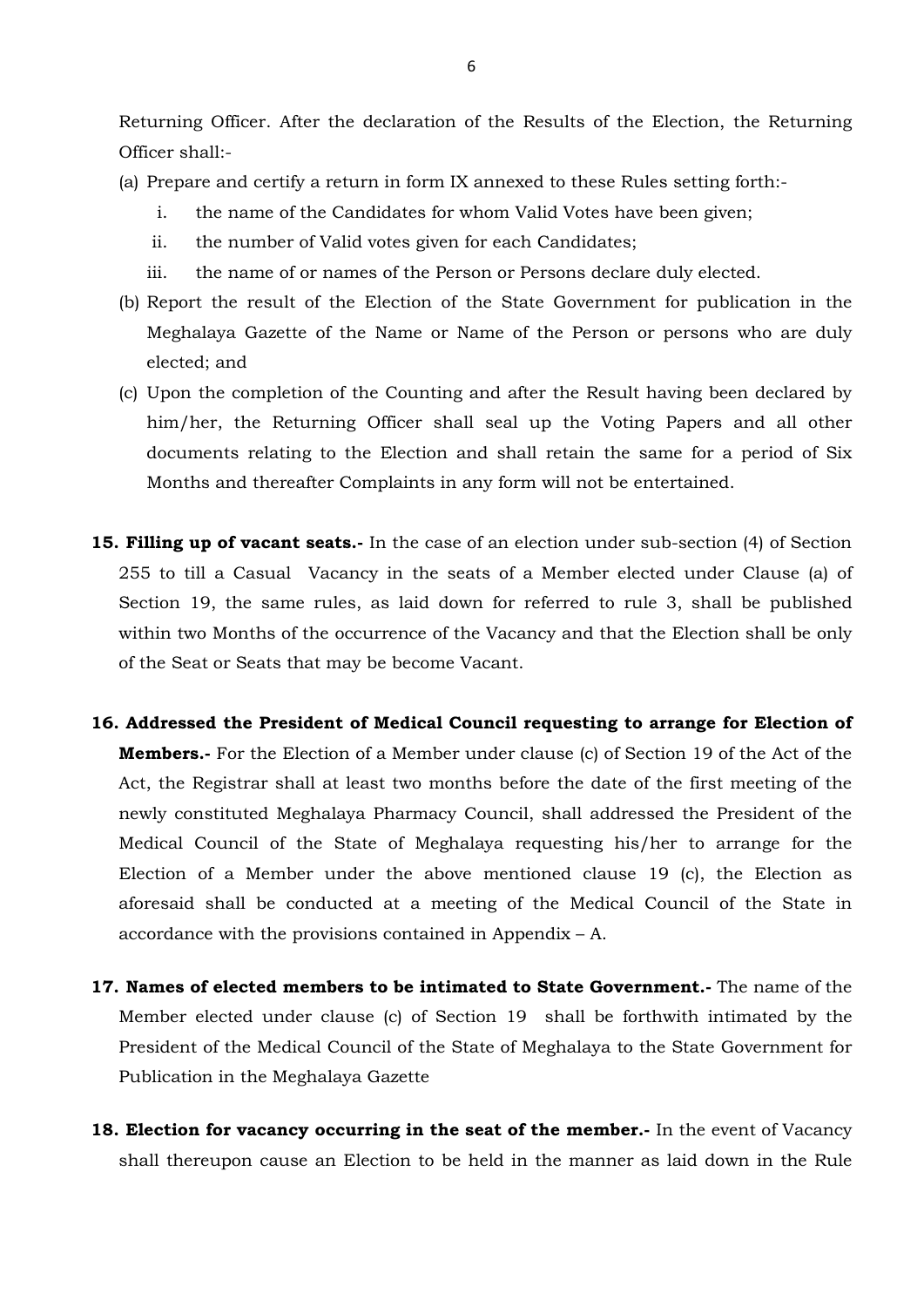and shall report the result of the election to the State Government with intimation to the President of the Meghalaya Pharmacy Council.

- **19. Convene meeting of members of council.-** As soon as may be possible after the completion of Election under clauses (a) and (c) of Section 19 and after the appointments under clauses (b),(d) and (c) of that Section have been made and notified in the Meghalaya Gazette by the State Government, the Registrar shall convene a meeting of the meeting of the Members of the Council for the purpose of electing a President and Vice President of the Council within one month.
- **20. Chairman to conduct business of Election.-** The members present at the meeting so convened shall elect one among them who is not a Candidate for the President to be the Chairman to conduct the business of Election.
- **21. Election of President.-** (1) The Election of the President shall be held by raise of hand, voice vote or by division of seats taken in such manners as the Chairman of the Meeting may determine.

(2) The chairman of the meeting shall not ordinarily exercise any Vote in the Election of the President but shall in the case of equality; the Vote of the Chairman will be the deciding Vote.

- **22. Election of Vice President.-** When the President has been elected he shall conduct the Election of the Vice-President. If he is not present at meeting, the Chairman of the meeting elected under Rule 16 shall also conduct the Election of the Vice President. The procedure for the Election of the Vice-President shall be the same Mutatis Mutandis as laid down in Rule 16.
- **23. Election in case of casual vacancy.-** In the case of Casual Vacancy occurring in the office of the President or Vice-President, a fresh Election shall be held in accordance with the provisions of Rules 14 to 18.
- **24. Election of Executive Committee.-** Five members of the Council (other than the President and the Vice-President) shall be elected as Members of the Executive Committee under Section 27 of the Pharmacy Act by the Members of the Council at a meeting of the council to be prescribed over by the President elected of the Meghalaya Pharmacy Council.